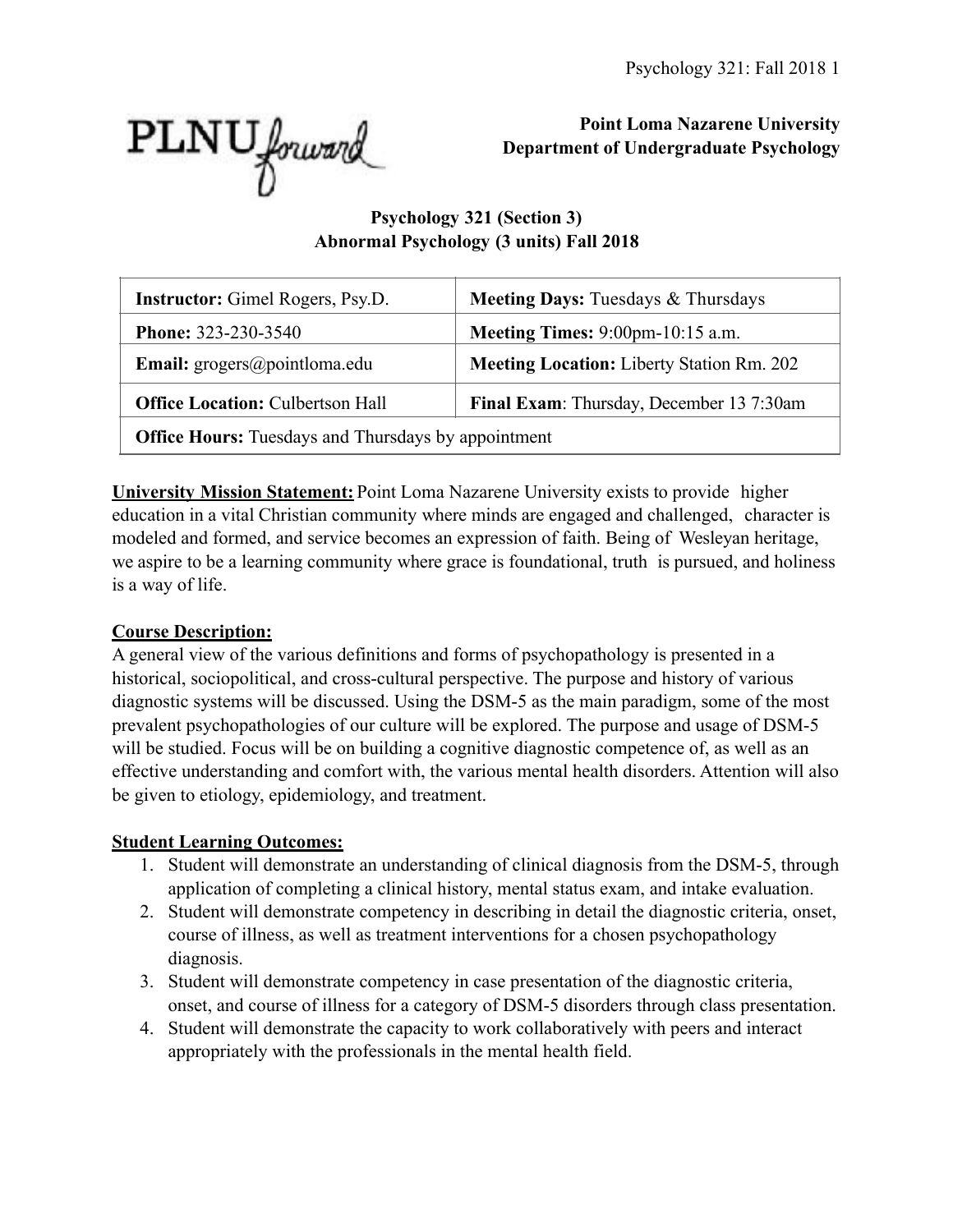#### **Course Text:**

Comer, R.J. (2016). *Fundamentals of abnormal psychology – 8th* ed*ition*. New York: Worth Publishers.

American Psychiatric Association*.* (2013). *Diagnostic and statistical manual of mental disorders, (DSM-5)*. Fifth edition. This book is available on-line and through the library.

## **Course Requirements:**

## 1. **Participation – 10% of final grade**

Students are expected to attend and participate in class. Students should arrive on time and are expected to attend class in its entirety. In addition, students should arrive prepared to contribute to the discussion based on both their completion of the reading assignments and their varied life experiences. It is possible to miss TWO classes and still receive an A in the participation category. A level participation requires that you come to class consistently, arrive on time and stay until the end, and verbally participate based on having read and reflected on the week's readings.

## **2. Position Paper – 10% of final grade**

Summarize both the *Descriptive* and the *Dynamic* approaches to Mental Health. Identify what you think is the most useful model and why. Describe your personal attraction/interest in this model in terms of your own personality style. Approximately 2 - 3 pages in length.

## **3. Case Studies – 30% of final grade**

Students will be given case students to determine the diagnosis, identify a differential diagnosis, and one treatment modality based on the DSM-5. No more than 2 pages in length.

## 4. **Mental Health Professional Interview – 15% of final grade**

Student will interview a therapist, social worker, or psychologist. The Interview should include questions concerning their education and training in counseling, types of disorders they have worked with, their theoretical orientation, strategies they have found helpful, method of assessment, challenges of working with certain populations or disorders and strategies for addressing those challenges, examples of treatment goals with their clients, cultural influences they have noticed in their work with clients, determining factors for termination, and approach to self-care. Based on your interview, you should write a 4-5 page paper summarizing the experience. Include some quotations from the interviewee as well as your personal thoughts and feelings on their responses. Attend to body language and silences as well. Select three points from the readings to connect with the responses that the interviewee provides. **Of note, cover and reference pages are not included in the page count. Papers must Times New Roman, 12pt font, double space, 1" margins.**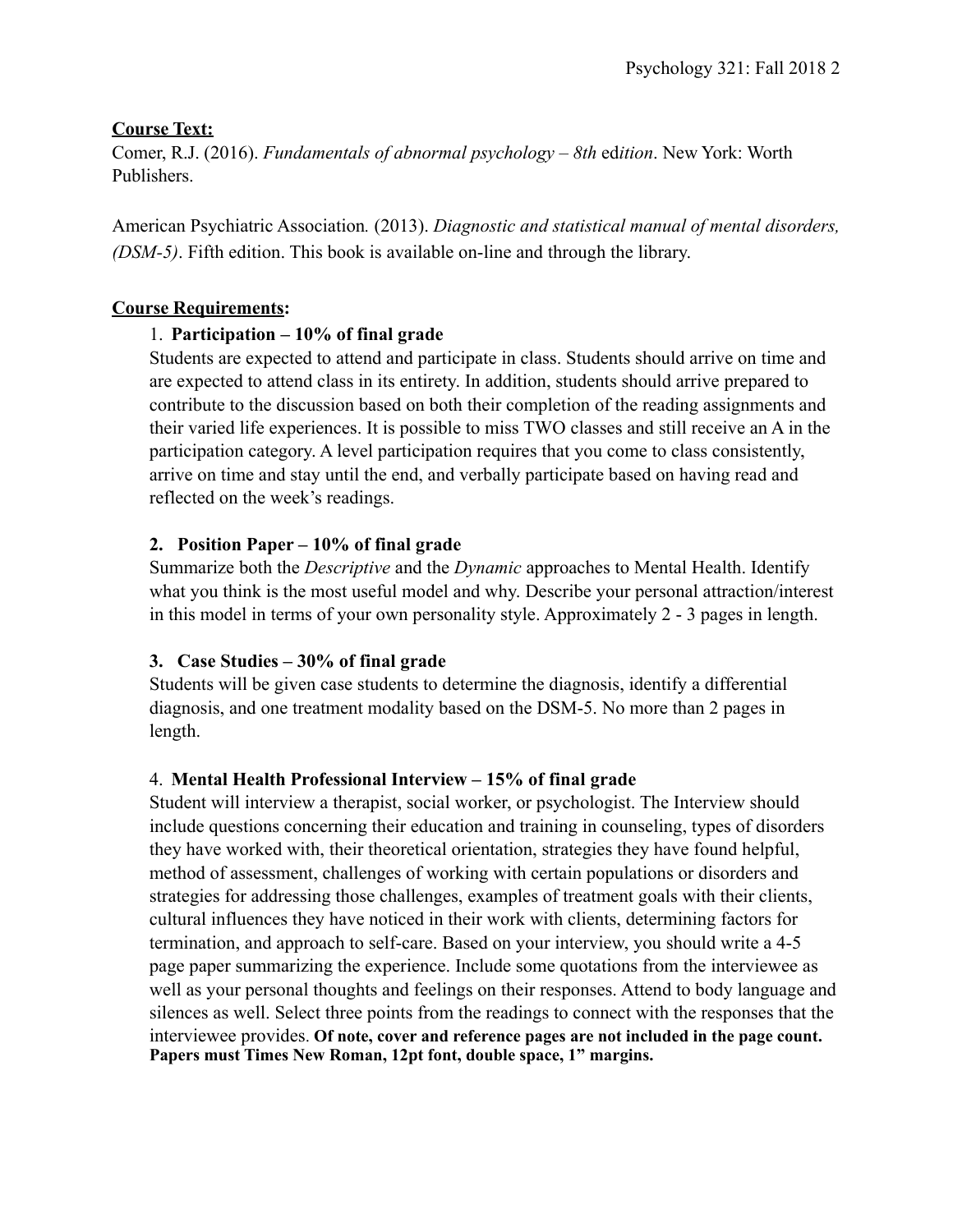#### 5. **Research Paper – 25 % of final grade**

Students will choose a particular clinical disorder that they would like to learn about in more depth. (e.g., eating disorders, depression, anxiety, personality disorder, trauma, etc.). Include: a. description of the disorder (criteria, clinical presentation) and b. three different clinical model of intervention you would use to treat it. Be sure to specify how each intervention is different. Five (5) additional references in APA format in addition to the required books are required for this paper, and references must be no more than 10 years old. **Of note, cover and reference pages are not included in the page count. Papers must Times New Roman, 12pt font, double space, 1" margins. Papers are to be six to eight pages.** 

#### 6. **Final Exam – 10% of final grade**

The final exam will be cumulative and will include an array of questions.

#### **Grading:**

|                   |  | Participation: 10%                               |  | Research Paper: 30% |  |  |  |  |
|-------------------|--|--------------------------------------------------|--|---------------------|--|--|--|--|
|                   |  | Position Paper: 10%<br>Final Exam 20%            |  |                     |  |  |  |  |
| Case Studies: 30% |  | <b>Total: 100%</b>                               |  |                     |  |  |  |  |
|                   |  | <u>Percentage Score</u>                          |  |                     |  |  |  |  |
| $\mathbf{A}$      |  | $= 93-100\%$ B+ = 88-89% C+ = 77-79% D+ = 62-64% |  |                     |  |  |  |  |

|  | $A = 93$ -10070 DT = 00-0970 CT = 11-1970 DT = 02-0470 |  |  |                                              |  |                  |
|--|--------------------------------------------------------|--|--|----------------------------------------------|--|------------------|
|  | A- = 90-92% B = 84-87% C = 70-76% D = 55-611%          |  |  |                                              |  |                  |
|  |                                                        |  |  | B- = $80-83\%$ C- = $65-69\%$ D- = $50-54\%$ |  |                  |
|  |                                                        |  |  |                                              |  | $F = Below 50\%$ |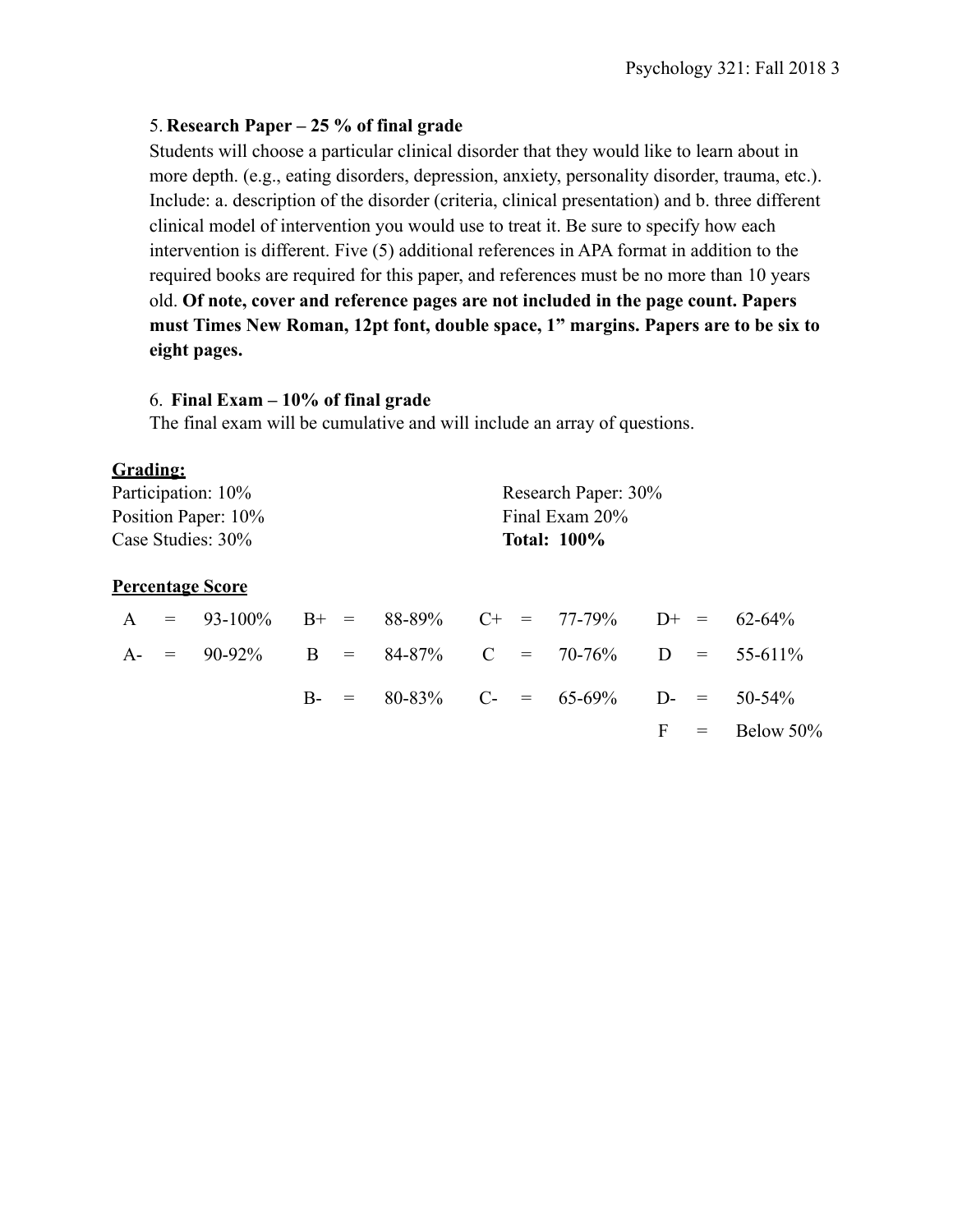| <b>Date</b> | <b>Topic / Associated Readings</b>                           | <b>Assignments Due</b>                          |
|-------------|--------------------------------------------------------------|-------------------------------------------------|
| 8/30        | Introductions / Syllabus Review / Pre-<br>knowledge          |                                                 |
| 9/4         | Introduction to Abnormal Psychology                          |                                                 |
| 9/6         | Introduction to Abnormal Psychology                          | <b>Position Paper</b>                           |
| 9/11        | <b>Classification of Psychopathology</b>                     |                                                 |
| 9/13        | <b>Classification of Psychopathology</b>                     | <b>No Class</b>                                 |
| 9/18        | <b>Anxiety Disorders &amp; Obsessive Compulsive</b>          |                                                 |
| 9/20        | Anxiety (cont.) & Somatoform                                 |                                                 |
| 9/25        | <b>Trauma-Stressor Related Disorders</b>                     |                                                 |
| 9/27        | <b>Trauma-Stressor Related Disorders</b>                     | <b>Video</b>                                    |
| 10/2        | <b>Mood-Related Disorders</b>                                | <b>Case Study #1</b>                            |
| 10/4        | <b>Mood-Related Disorders</b>                                |                                                 |
| 10/9        | Suicide & NSSI                                               |                                                 |
| 10/11       | <b>SUDs</b>                                                  |                                                 |
| 10/16       | <b>SUDs</b>                                                  |                                                 |
| 10/18       | Schizophrenia Spectrum & Other Psychotic<br><b>Disorders</b> | Case Study #2, Turn in via<br>email by 9:15a.m. |
| 10/23       | Schizophrenia Spectrum & Other Psychotic<br><b>Disorders</b> |                                                 |
| 10/25       | <b>Mental Health Professional Paper</b><br><b>Discussion</b> | <b>Papers Due &amp; Presentations</b>           |
| 10/30       | <b>Mental Health Professional Paper</b><br><b>Discussion</b> | <b>Presentations</b>                            |
| 11/1        | <b>Personality Disorders</b>                                 |                                                 |
| 11/6        | <b>Personality Disorders</b>                                 |                                                 |
| 11/8        | Sexual Disorders & Gender Identity Disorder                  | Case Study #3                                   |
| 11/13       | <b>Feeding &amp; Eating Disorders</b>                        |                                                 |

# **Psychology 321 Tentative Schedule/Content Outline**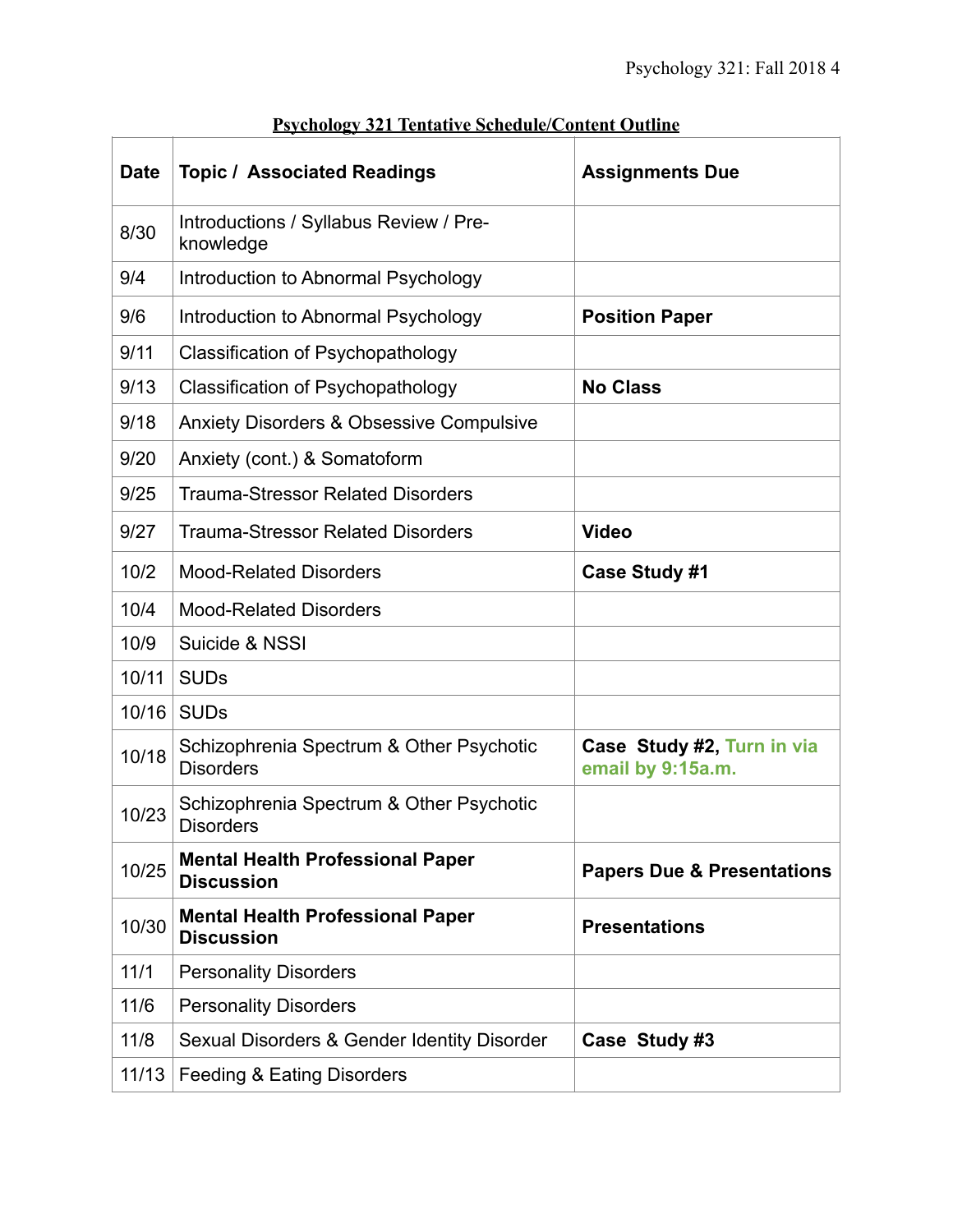| 11/15 | Disorders of Childhood & Adolescence               |                            |
|-------|----------------------------------------------------|----------------------------|
| 11/20 | Disorders of Aging & Cognition                     | <b>Research Papers due</b> |
|       | $11/22$ Thanksgiving                               | <b>No Class</b>            |
| 11/27 | Discussion of Research Papers                      |                            |
|       | 11/29   Post Knowledge                             |                            |
| 12/4  | <b>Video</b>                                       |                            |
| 12/6  | Final Exam Review & End of Semester<br>Celebration |                            |
| 12/13 | <b>Final Exam</b>                                  |                            |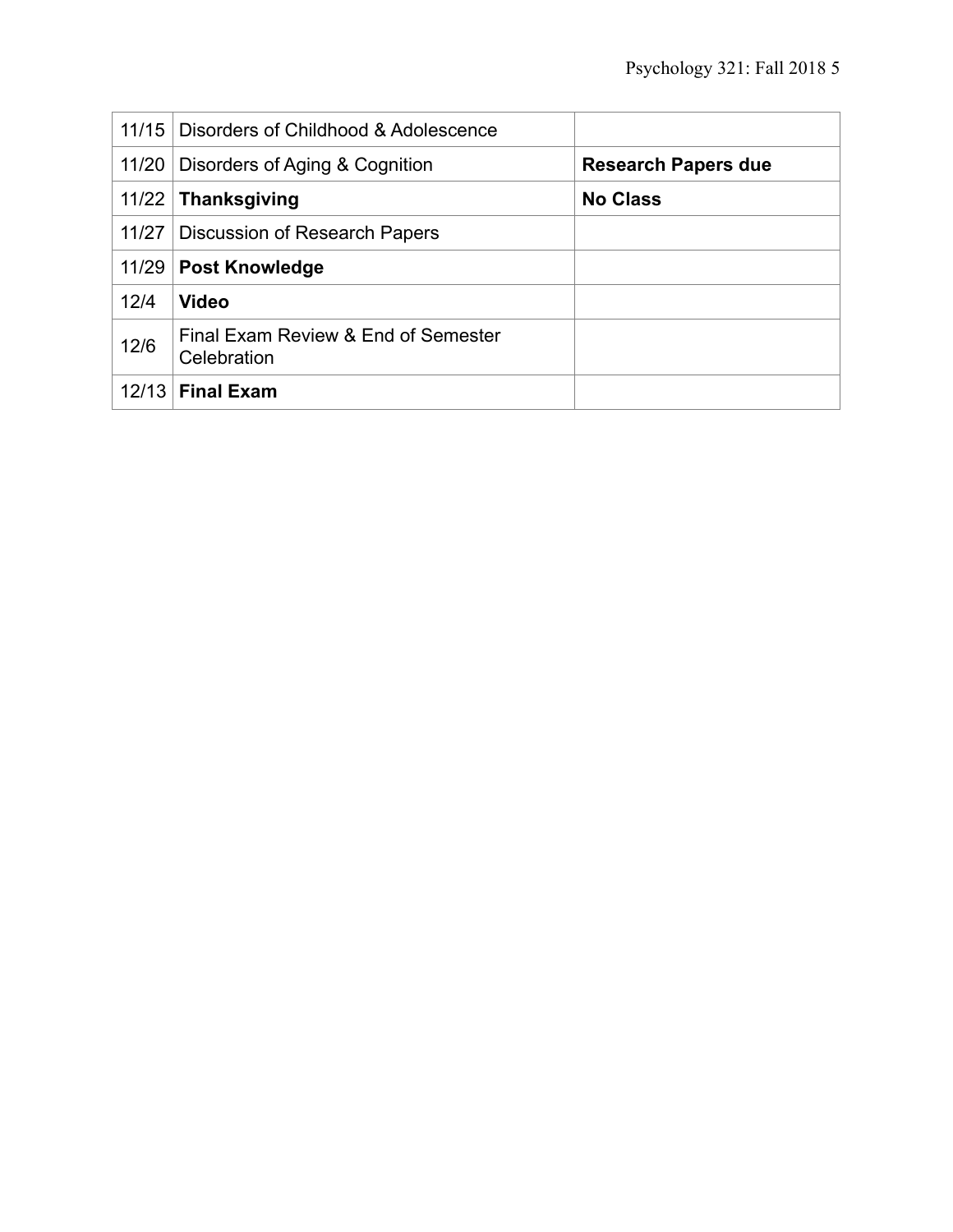## **Course Policies:**

1. Exams and Quizzes: There will be no make-ups for any exam or quiz without prior written permission from the instructor.

#### **Final Examination Policy:**

Successful completion of this class requires taking the final examination on its scheduled day.

## **Attendance and Participation Policy:**

Regular and punctual attendance at all classes is considered essential to optimum academic achievement. Faculty members may file a written report which may result in de-enrollment in the event that a student is absent for more than 10 percent of class meetings. If the absences exceed 20 percent, students may be de-enrolled without notice until the university drop date or, after that date, receive the appropriate grade for their work and participation. A complete description of the PLNU Attendance [and Participation](http://catalog.pointloma.edu/content.php?catoid=18&navoid=1278&Class_Attendance) Policy can be found online.

**Lateness:** I understand that circumstances beyond your control might cause you to be late to class. Please don't let being late deter you from attending class. But, please, don't make it a habit.

**Cell Phones**: Please make certain to turn your cell phone ring to vibrate prior to lecture and that it is put away unless previously discussed with the instructor.

**Missed Exams/Assignments**: Make-ups for missed exams secondary to illness will be allowed only if the instructor is notified of the illness prior to the scheduled administration of the exam and a letter from a physician confirms the illness. Make-ups for missed exams secondary to other unforeseeable and extraordinary circumstances will be at the discretion of the instructor. Late assignments will be given a 10% deduction for every day that they are late.

#### **Professionalism Policy:**

One important aspect of professionalism is learning the norms of appropriate dress. For instance, being mindful of attire and how it affects the learning space. Another aspect of professionalism, is being mindful of timeliness and use of technology in class. One goal of developing your professional identity is how you choose to represent yourself. During this semester, I encourage you to create your own professional identity when attending class. It should be noted, during your presentations, business or business casual attire is required. Further, as an institution of higher education, the University has the obligation to combat racism, sexism, and other forms of bias and to provide an equal educational opportunity for all who seek it. The APA Code of Ethics and the Academic Code shall be the guiding principles in dealing with speech or actions that, when considered objectively, are inappropriate, abusive and insulting.

## **Course Credit Hour Information:**

Following the PLNU Credit Hour Policy, to meet the identified student learning outcomes of this course, the expectations are that this 3 unit course, delivered over a 5 week semester will approximate 9 hours/week classroom or direct faculty instruction. In addition, out of class student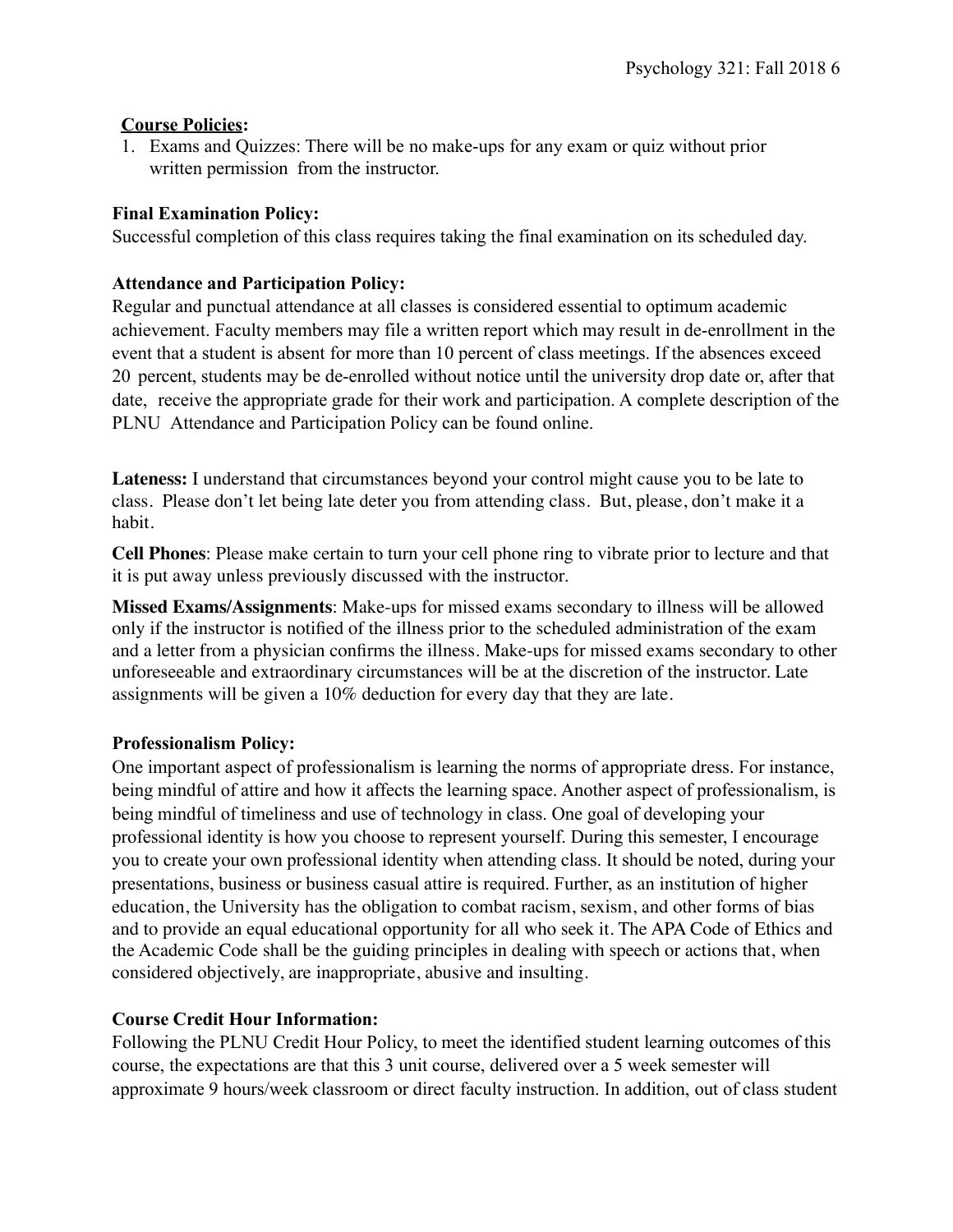work will approximate a minimum of 6 hours each week. Specific details about how the class meets the credit hour requirement can be provided upon request.

## **Copyright Policy:**

Point Loma Nazarene University, as a non-profit educational institution, is entitled by law to use materials protected by US Copyright Act for classroom education. Any use of those materials outside of the class may violate the law. More information on the PLNU Copyright Policy can be found online.

## **Academic Integrity and Dishonesty Policy:**

Academic dishonesty is the act of presenting information, ideas, and/or concepts as one's own when in reality they are the results of another person's creativity and effort. A faculty member who believes a situation involving academic dishonesty has been detected may assign a failing grade for that assignment or examination, or, depending on the seriousness of the offense, for the course.

Faculty will follow and students may appeal using the procedures in the University Catalog. A complete copy of the Academic Honesty Policy is available online.

## **FERPA Policy:**

In compliance with federal law, neither your PLNU student ID nor your social security number will be used in publically posted grades or returned sets of assignments without your written permission. In addition, in compliance with FERPA policy, you will be the only person given information about your progress in this class unless you have designated others to receive it in the "Information Release" section of the student portal. Further, when contacting me via phone, do not to leave any personal information on my voicemail.

## **Academic Accommodations:**

Any student in this course who has a disability that might prevent him or her from fully demonstrating his or her abilities should meet with an advisor in the Disability Resource Center within the first two weeks of class to initiate disability verification and discuss accommodation that may be necessary to ensure full participation in the successful completion of course requirements. The Disability Resource Center can be contacted by phone at 619-849-2486 or by e-mail at DRC@pointloma.edu.

#### **Information Literacy:**

Information literacy is defined as "a set of abilities requiring individuals to recognize when information is needed and have the ability to locate, evaluate, and use effectively the needed information" (American Library Association, 1989). In this course, teaching and learning processes will employ the following information literacy standards, as endorsed by the American Association for Higher Education (1999), the Association of College and Research Libraries (2000), and the Council of Independent Colleges (2004). The students in this course will:

- 1. Determine the nature and extent of the information needed.
- 2. Access needed information effectively and efficiently.